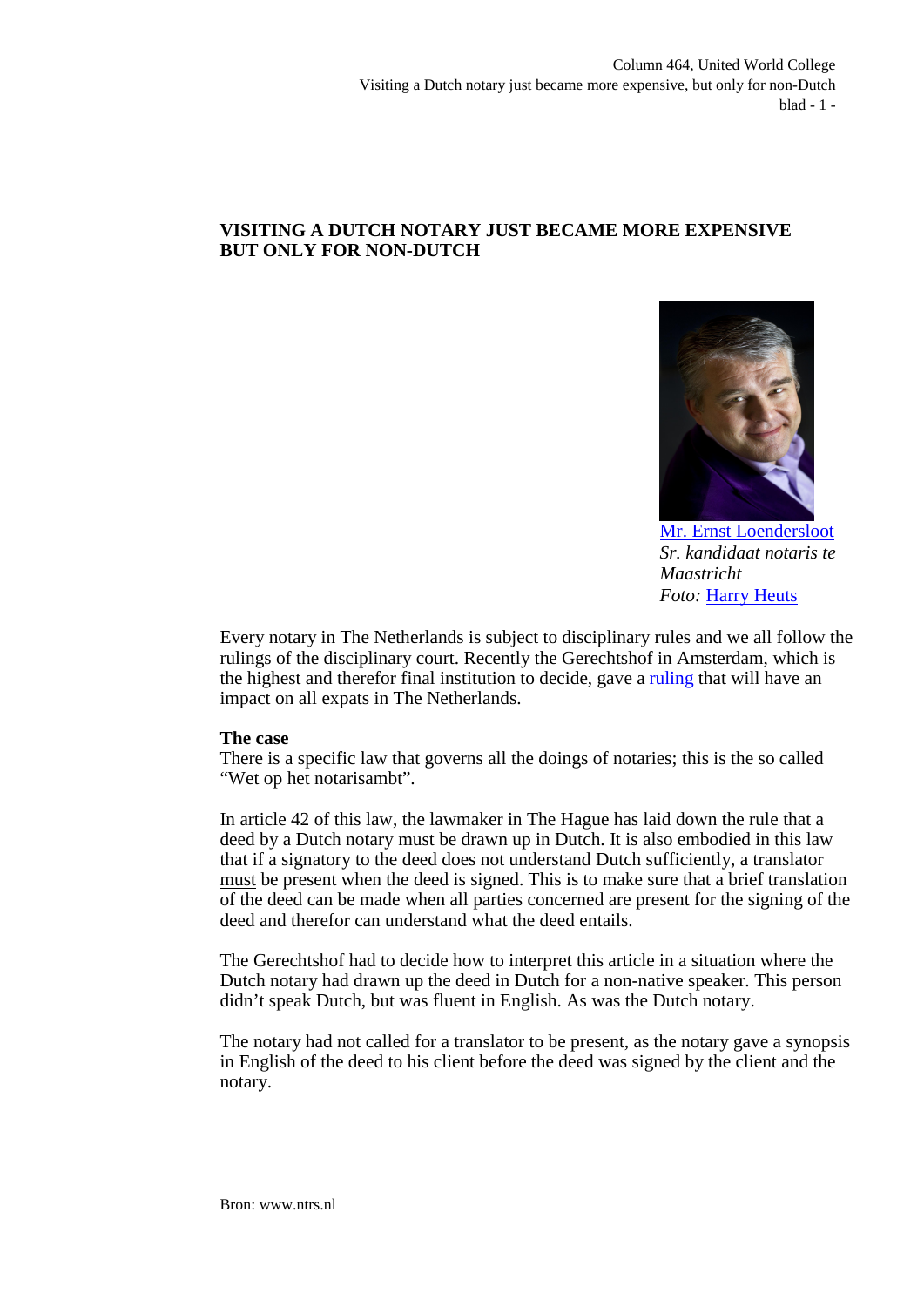The Gerechtshof decided that this was not the way to handle things. If the law calls for a translator to be present, then the notary should stick to the law. Being able to talk his client through the deed because the notary is a fluent English speaker, as is his client, is just not good enough according to the judges.

## **Conclusion**

The Dutch are sometimes known for the ease with which they apply the rule of law. An example of which is the gedoog-beleid that makes the sale of small amounts of cannabis in the world (in)famous coffeeshops possible (although factually illegal).

But unfortunately the judges in Amsterdam where not so lenient when it comes to notaries, deeds drawn up in Dutch and foreigners. Since the law stipulates that a translator must be present when not all signatories to the deed are (native or fluent) Dutch-speakers, having a translator present is obligatory. No gedoog-beleid here.

Unfortunately this means that for foreigners, like yourself, a visit to a Dutch notary suddenly has become more expensive. Not only do you have to pay the fee for the notary, but all of a sudden also that of the obligatory translator.

Fortunately I can still talk with you and give you my advice without the presence of a translator. He or she must only be present when a deed is signed.

Mr. Ernst Loendersloot kandidaat notaris te Maastricht Telefoon 043-3509950.

Kijk ook eens op [www.ntrs.nl](http://www.ntrs.nl/) of scan de QR code hieronder.

Of schrijf je in voor mijn [gratis nieuwsbrief](http://eepurl.com/vQ2rn).

U kunt ook op de hoogte blijven via: [LinkedIn](http://www.linkedin.com/pub/ernst-loendersloot/10/ab9/aaa) [Twitter](https://twitter.com/ernstloenderslo) [Facebook](https://www.facebook.com/ernst.loendersloot)

[Brochures kunt u hier downloaden.](http://www.ntrs.nl/links/)